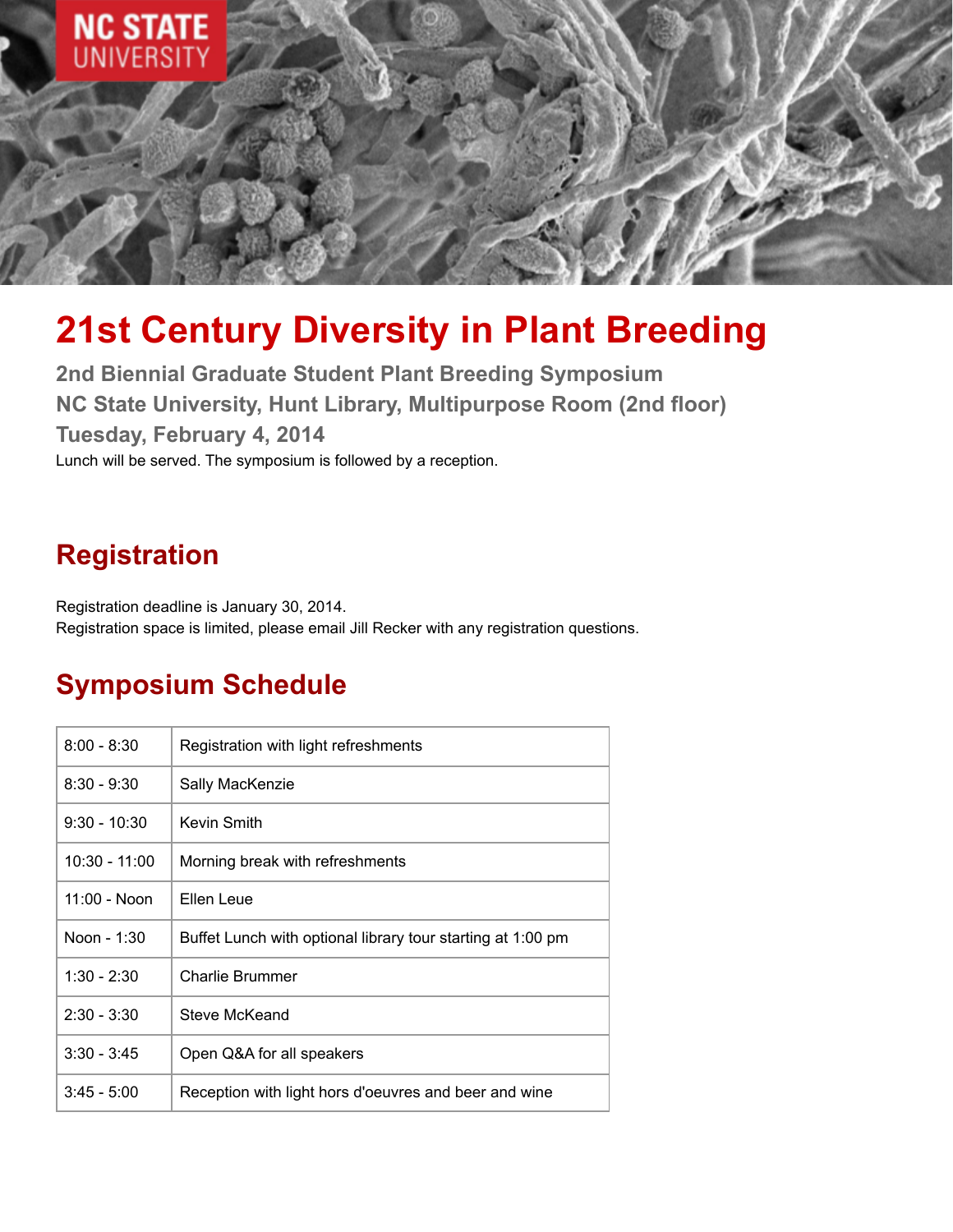# **Featured Speakers**

#### **A Novel System for Epigenetic Breeding in Crops**

**Dr. Sally Mackenzie**, University of Nebraska-Lincoln

Sally Mackenzie is the Ralph and Alice Raikes Professor of Plant Science in the Center for Plant Science Innovation at the University of Nebraska-Lincoln. She received her training in plant biology (B.S. 1981) at the University of California, Davis, and in plant breeding (M.S.) and plant molecular genetics (PhD 1986) from the University of Florida in Gainesville. She served on the faculty of the Department of Agronomy at Purdue University from 1988-1999, where her research focused on nuclear-mitochondrial genetic interactions related to plant reproductive

adaptation. At that time, her group showed that plants have the capacity to alter their mitochondrial genome configuration to effect changes in pollen viability, providing a mechanism to adjust between circumstances of reproductive isolation and outcrossing. She then moved to UNL in 1999, where the lab continues to study organellar influences on plant development and adaptation, identifying a linkage between plastid behavior and epigenetic changes in plants. Mackenzie is an elected fellow of AAAS and ASPB. and serves on the Executive Committee, the Publications Committee and the Public Affairs Committee of the ASPB, and on the Section O committee of AAAS.

View [presentation](https://ncsu.hosted.panopto.com/Panopto/Pages/Viewer.aspx?id=bc4f4eb9-4dd4-43b9-917d-acb600058d0c)

#### **Implementing Genomic Selection in a Barley Breeding Program**

**Dr. Kevin Smith**, University of Minnesota

Dr. Kevin Smith is a Professor in the Department of Agronomy and Plant Genetics at the University of Minnesota. He conducts research in small grain genetics, and is the current leader of one of the oldest public barley breeding programs in the U.S., dating back to the early 1920's. His primary focus is development of cultivars suited to the malting and brewing industries. His research interests are in the genetics of complex traits and the application of genetics and genomics to crop improvement. He is a pioneer in the application of genome wide selection to small grain improvement. Kevin obtained a B.S. in Botany with an emphasis in Environmental

Studies (1984), and M.S. (1992) and PhD. (1997) degrees in Plant Breeding and Plant Genetics, all from the University of Wisconsin-Madison. He teaches undergraduate biology and directs graduate student research. Kevin has filled several leadership positions in the U.S. Wheat and Barley Scab Initiative, the Crop Science Society of America, and both the Barley Coordinated Agricultural Project (BCAP), and Triticeae Coordinated Agricultural Project (TCAP).

View [presentation](https://ncsu.hosted.panopto.com/Panopto/Pages/Viewer.aspx?id=50cd0b85-ecb6-4af4-9a61-acb600057356) online

### **And now for something completely different: Innovation through breeding and product development**

**Dr. Ellen Leue**, PanAmerican Seed Company

Ellen Leue – received BS in Agriculture from Cornell in 1975, and PhD in Plant Breeding and Genetics, University of Wisconsin in 1983. Ellen has since spent her entire career working for Ball Horticultural Company as both plant breeder and in research and product development management. During this time she had the opportunity to work on dozens of species, exploring opportunities for improvement, and working with sales, production and seed technology to

commercialize many industry firsts in ornamental seed and vegetative products. Around 2009 she initiated an exploration of home garden vegetables. She currently heads up a small team dedicated to developing herbs and vegetables for both home garden and direct-marketing growers."